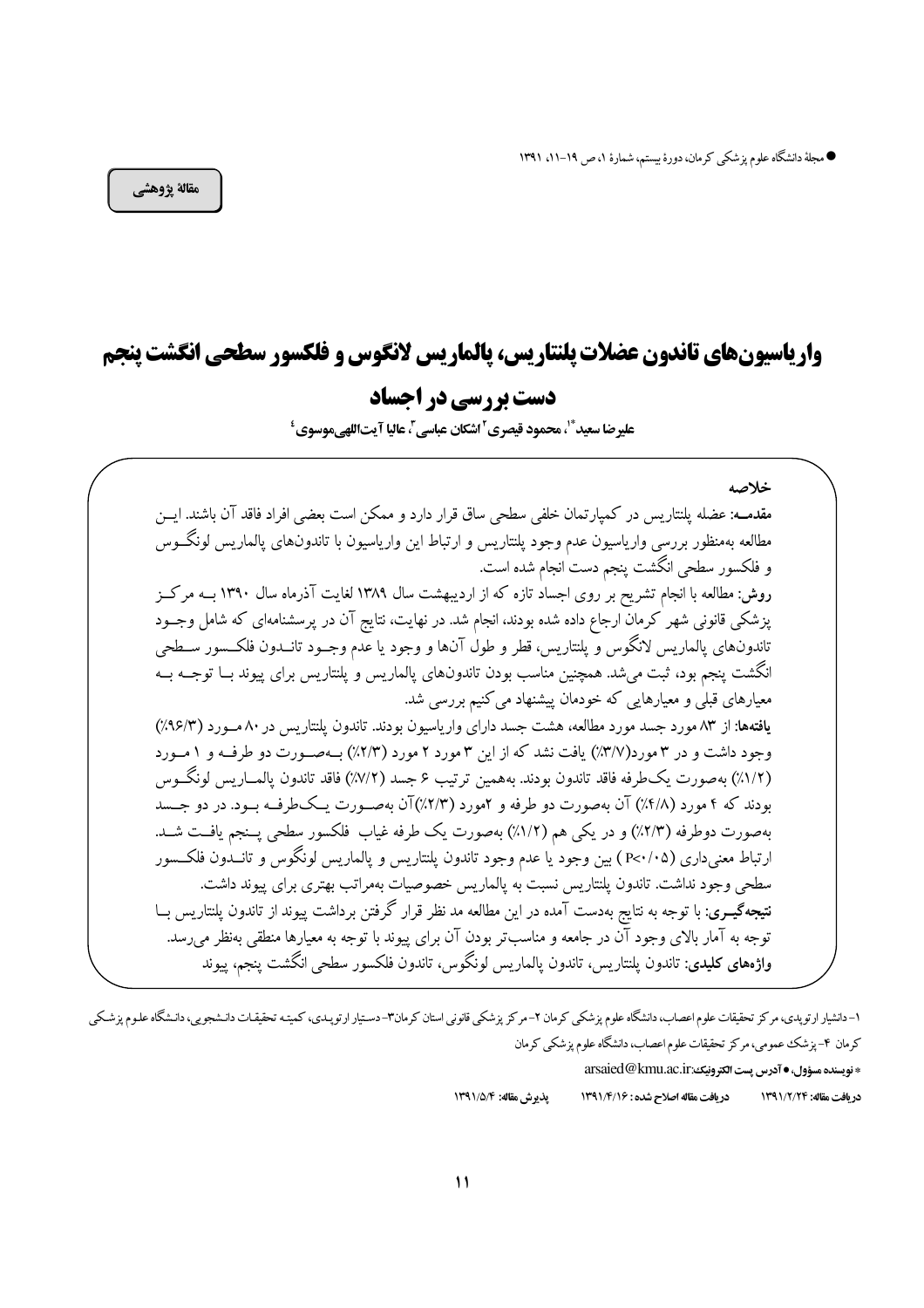مقدمه

عضله پالماریس لانگوس یکی از متغیرتــرین عــضلات بدن است که از جهت تکاملی جزو عضلات تحلیــل رفتــه محسوب میشود و ممکن است اصلا تشکیل نــشده باشــد. این عضله دارای تنهای کوتاه و تاندونی بلنــد و منــشأ آن از ايي كنديل داخلي استخوان هومروس مي باشد و مشخــصاً بــه قسمت مرکزی ایونوروز کف دستی می چسبد (۱). با توجه به قابلیت تاندون این عضله در فراهم کــردن طــول و قطــر مورد نظر و همچنین در دسترس بودن آن، انتخــاب اول در باسازیهای تاندونی محسوب میشود (۲). عضله دیگری در بدن که ممکن است در بعضی افراد وجـود نداشــته باشــد، عضله يلنتاريس است كه ١٠ درصد مردم فاقــد آن هــستند (۳) و در مرتبه دوم انتخاب برای بازسازی تاندون به عنوان پیوند قرار میگیرد، و البته گفته شده که برای پیوند تاندون فلکسور از انگشت به مچ انتخاب اول اســت (۴). همچنــین فلكسيون سطحي انگشت پنجم نيز در رديف وارياسيون&اي بدن انسان قرار می گیرد و بعضی افراد فاقــد آن هــستند. در مورد این واریاسیون اخستلاف نظ و وجسود دارد و بعــضی مطالعات به این نتیجه رسیدهاندکه در بعضی افراد این تاندون وجود ندارد (۵،۶)، حال آنکه یک مطالعه دیگر نهایتاً به این نتیجه رسید که عملکردی است تا عدم وجــود (۷). در ایــن مطالعه هدف اصلي ما بررسي وارياسيون وجود يا عدم وجود تاندون پلنتاریس در یک جامعه ایرانی و بررسی ارتباط آن با وجود يا عدم وجود پالماريس لانگوس است. ضمناً بدنبال ياسخ به اين سوال هستيم كه آيا عدم وجود فلكسور سطحي پنجم یک واریاسیون آناتومیک است یا عملکردی؟ و اگــر آناتومیک است آیا ارتباطی با تاندونهای فوق الذکر دارد؟ و در آخر به این ســوال مــیپــردازیم کــه کــدام یــک از تاندونهای پالماریس لانگــوس و پلنتــاریس خــصوصیات بهتری برای استفاده به عنوان پیوند تاندونی دارند؟

روش بررسی

این مطالعه از نوع مقطعی بوده و بــر روی اجـــساد تـــازه (حداکثر سه روز پس از مــرگ بــهمنظــور جلــوگیری از مشکل شدن تشریح و به علاوه احتمال تحلیل) انجــام شــد. برای انجام طرح از کمیته اخلاق مجوز کــسب شــد. کلیــه اجساد ارجاع شده به پزشکی قانونی در مدت اجــرای طــرح در صورت احراز شرایط حجم نمونه را تــشکیل مــیدادنــد. اجساد، مربوط به کسانی بود که برای تشخیص علت مرگ از اردیبهشت ماه سال ۱۳۸۹ لغایت آذرماه ۱۳۹۰ به مرکز پزشکی قانونی شهر کرمان ارجاع شده بودند، و در صــورت اجازه کتبی بستگان مورد تشریح قرار گرفتند. ابتدا با بــرش طولی در ناحیه پسترو مدیال دیستال ساق بهصورت دوطرفه وجود تاندون پلنتاريس بررسي مـي شــد. ســپس بــا بــرش عرضی کوچک در ناحیه کفی دیستال ســاعد بــهصــورت دوطرفه وجود تاندون پالماريس لونگوس بررسي مي گرديد. برای بررسی وجود فلکسور سطحی انگـــشت پـــنجم دســـت برش کوچک عرضی درست دیستال به چین دیستال کف دستي بهصورت دو طرفه داده مي شـد. در صـورت وجـود تانــدون پالمــاريس يــا پلنتــاريس، بــرش دوم در قــسمت پروکسیمال ساق و یا ساعد داده و طول تانــدون از قــسمت اتصال ماسکولوتاندینو نیز اندازهگیری میشد. قطــر تانــدون نیــز در ناحیــه موســکولوتندینو توســط کــولیس محاســبه می گردید. اطلاعات مربوط به هر جسد در فرمهای از پیش تھیه شده ثبت می،شد. بهمنظور بررسی مناسب بــودن یــک تاندون برای پیوند از اصول مطرح شده بــهوســیله محققـــین دیگر استفاده شد که در صورتی یک تاندون مناسب پیونــد تشخیص داده میشد که ۱. طول ۳۰ سانتی متر بـا قطـر ۱/۵ میلی متر و یا ۲. طول ۱۵ سانتی متر با قطر ۳ میلی متــر داشــته باشد (۸،۹)، با این تفاوت که در اینجا ما تاندونی را مناسب پیوند دانستیم که حداقل طول ۱۵ سانتی متــر داشــته باشــد و علاوه بر آن حاصل ضرب طول در قطر آن (به سانتی متــر) مساوی یا از ۴۵ بیشتر باشد. در واقع ما بــه اصــل دوم ایــن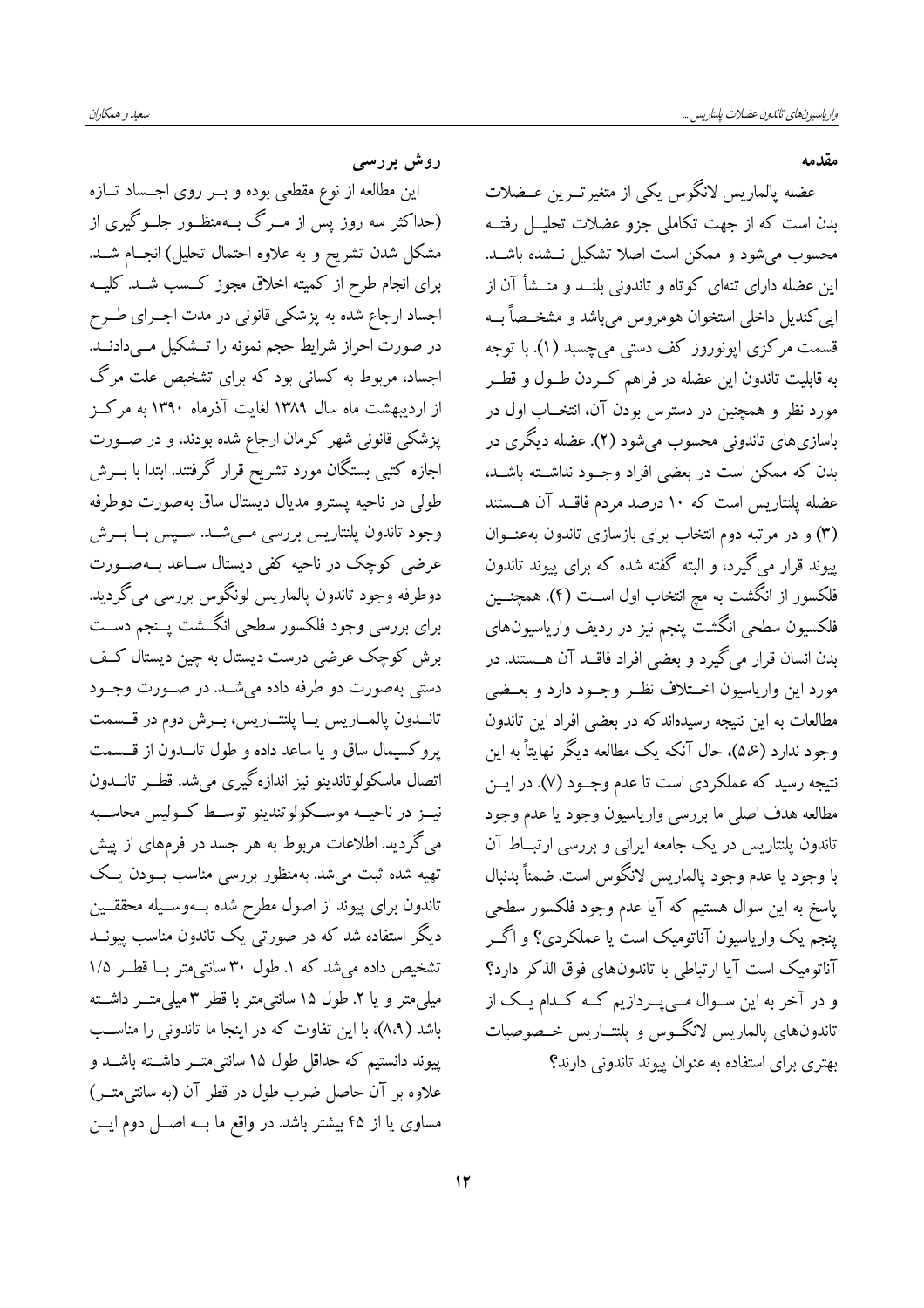محققین پایبند بودیم بهعلاوه این که این فسرض را مطسرح كرديم كه در صورت وجود طول كافي مـيتـوان از چنــد رشته تاندون استفاده كرد تا قطر كافي براي پيوند بهدست ىيايد.

## نتايج

.<br>دراین مطالعه ۸۳ مورد جسد ارجاعی به مرکــز پزشــکی قانونی شهر کرمان از اردیبهشت سال ۱۳۸۹ لغایت آذرمـاه سال ۱۳۹۰ مورد بررسی و تشریح قرار گرفت و نتایج زیــر ىەدست آمد:

از ۸۳ مورد جسد مورد مطالعه ۶۳ مورد (۷۵/۹٪) مــذکر و ۲۰ (۲۴/۱٪) مورد مونث بودند. طيف سني اجساد متغير از ۱۶ لغایت ۷۳ سال با میانگین ۱۱/۹۹±۳۵/۶ سال بود.

تاندون پلنتاریس در ۲ مورد (٪۲/۴) بهصورت دو طرفه و در یک مورد (٪۱/۲) بهصورت یـکطرفـه در ســمت راست وجود نداشت. به این ترتیب، شـیوع وجـود تانــدون پلنتاریس، ۹۶/۵٪ در یکطرف بــود، یعنــی ۹۶/۵٪ اجــساد حداقل در یکطرف دارای تانــدون بودنــد. شــیوع وجــود دوطرفه تاندون۹۶/۳٪ بود، یعنی ۹۶/۳٪ اجـساد در هـر دو طرف دارای تاندون بودند. طول تاندون در سمت راســت از ۱۱۹ تا ۲۹۰ میلی متر متغیـــر و میـــانگین آن ۴۶/۳۴±۲۴۱/۵ میلی متر بود. قطر آن در سمت راست از ۴ تــا ۸ میلــی متـــر متغیر و میانگین آن ۸/۸±۲/۸۸م میلی متر بوده است. تاندون یلنتاریس در سمت چپ در ۸۱ مورد (۹۷/۶٪) وجود داشته و در دو مورد (٪۲/۴) عدم وجود این تاندون دیده شد. طول تاندون در سمت چپ از ۱۱۸ تــا ۲۹۰ میلــی متــر متغیــر و

میانگین آن ۲۴۵/۲۴±۲۱/۴ میلی متر بود . قطر آن در سمت چپ از ۲ تا ۷ میلی متر متغیــر و میــانگین آن ۲/۵۷±۵/۷ میلی متر بود.

از ۸۳ جسد مورد مطالعه پالماریس لانگوس در ۷۷ جسد بهصورت دوطرفه وجود داشت (۹۲/۷٪). یـک جــسد در سمت راست (١/٢٪) و يكي هـم در سـمت چـپ (١/٢٪) فاقد تاندون بودند و در ۴ مورد تاندون در هــیچ پــک از دو اندام يافت نشد (٤/٨٪). طول يالماريس لونگوس در ســمت راســت از ۹۰ تـــا ۱۵۰ میلـــی،متـــر متغیـــر و میـــانگین آن ۱۸/۳۹±۱۰/۹۸ میلی متر و در سمت چـب از ۹۴ تــا ۱۵۰ میلی متر متغیر ، با میانگین ۱۰/۹۸±۱۲۰/۶۶ میلی متــر بــود. ميـــانگين قطـــر تانـــدون يالمــــاريس لونگـــوس (قـــسمت موسکولوتندینو) در سـمت راسـت اجـساد ۵/۲۵±۵/۲۵ میلی متر (حداقل ۳ و حداکثر ۷ میلی متر) و در سمت چـب از ۴ تا ۷ میلم متر متغیر با میانگین ۴/۹۱±۴/۹۱ بود.

از ۸۳ نمونه مورد بررسی، ۲ مورد (٪۲/۴) فاقــد تانــدون فلکسور سطحی انگشت پنجم بهصورت دو طرفــه بودنــد و یک مورد هم فاقد آن بهصورت یـکطرفـه (در ســمت راست) بود (٪۱/۲). قطر فلکسور سطحی انگشت پنجم چپ از ۳ تا ۷ میلی متر متغیر و میانگین آن ۰/۹۷++۳/۸۱ میلی متر و قطر فلکسور سطحی انگشت پنجم دست راست از ۳ تــا ۷ میلیمتر متغیر و میانگین آن ۰/۹۸±۳/۸۶سیلیمتر بود. نتايج مطالعه در مورد وارياسيون عدم وجود تاندونها در حداول ۱ و ۲ نشان داده شده است.

| موارد مناسب برای پیوند تاندونی (درصد) | متوسط قطر (میلمیمتر)                             | متوسط طول (سانتىمتر)                                           | غايب       |                 |
|---------------------------------------|--------------------------------------------------|----------------------------------------------------------------|------------|-----------------|
| کمتر از ۲٪                            | $\Delta$ / $\epsilon$ $\Delta$ $\pm$ $\Lambda$ V | $\mathsf{Y}\mathsf{Y}\mathsf{Y}\mathsf{Y}\mathsf{Y}\mathsf{Y}$ | /19        | پلنتاریس        |
| <b>AV/4</b>                           | $f/97\pm1/57$                                    | $11/44\pm7/17$                                                 | $\gamma$   | پالماريس لانگوس |
| -                                     | $T/N\Delta\pm\cdot$ /9 $T$                       |                                                                | $\sqrt{N}$ | فلكسور پنجم     |

جدول ١.نتايج مطالعه در مورد ١٦٦ اندام فوقانبي و ١٦٦ اندام تحتانبي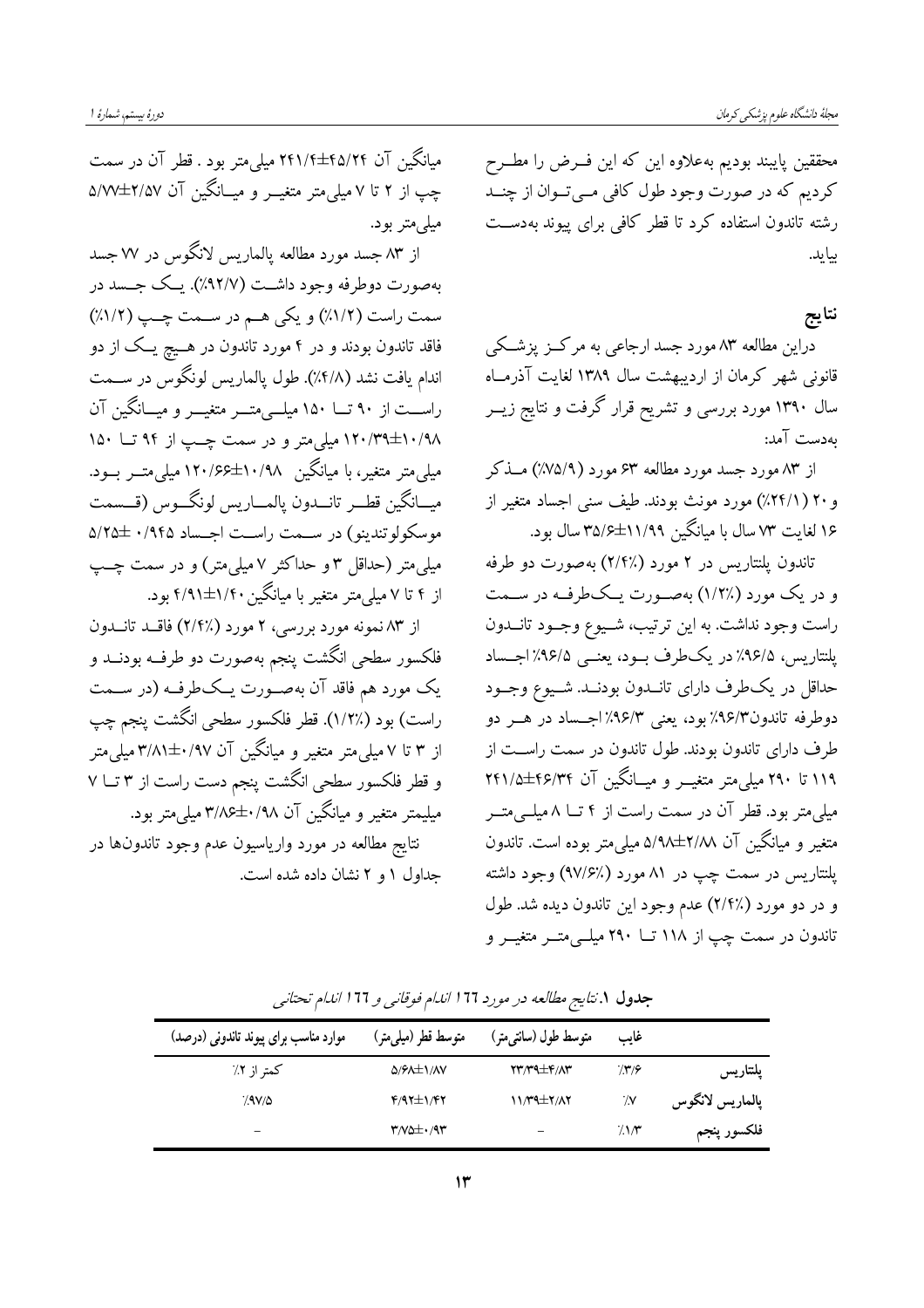|                 | وجود دوطرفه                 | وجود يک طرفه                                                                        | عدم وجود دوطرفه            |
|-----------------|-----------------------------|-------------------------------------------------------------------------------------|----------------------------|
| پلىتارىس        | $\Lambda \cdot (199/1)$     | $\frac{\frac{1}{2}}{\frac{1}{2}}$                                                   | Y(1/YY)                    |
| يالماريس لانگوس | Vf/(91/2)                   | $\frac{\frac{1}{2}(\frac{1}{2}+\frac{1}{2})}{\frac{1}{2}(\frac{1}{2}+\frac{1}{2})}$ | $F(\sqrt{r}/\Lambda)$      |
| فلكسور پنجم     | $\Lambda$ 1(/9V/ $\Delta$ ) | $\frac{\frac{1}{2}}{\frac{1}{2}}$                                                   | $\left(\frac{1}{2}\right)$ |

جدول ٢.موارد وجود يا عدم وجود تاندونهاى مورد مطالعه در جسدها

بين وجود يا عدم وجبود تانسدون پلنتساريس و پالمساريس لونگوس در چپ و راست وجود داشت، ولي ارتبــاط بــين وجود يا عدم وجود تاندون پلنتاريس و پالماريس لونگــوس و تاندون فلكسور سطحي انگشت پنجم معنىدار نبود. با در نظر گرفتن معیارهای پیشنهادی ما، پالمــاریس در سمت راست و در سمت چپ، فقط در دو مــورد تانــدونی مناسب برای پیوند بود، زیرا بطول ۱۵ سانتی متـر مــی رســید (١/١٨٪). در سمت راسـت و چـب، ٤ تانــدون يلنتــاريس کمتر از ۱۵ سانتی متر طول داشتند و نمی توانسستند مناسب

پیوند باشند. در بقیه موارد در حاصل ضــرب طــول و قطــر

تاندون یز گتر از ۴۵ بود (۹۷/۵٪).

رابطه معنى داري بين قد جسد با طول و قطر تاندون هــاي يالماريس لانگوس و يلنتــاريس وجــود نداشــت (0.5×و P>0.05)، ولي رابطه قوى بين طول و قطــر هــر يــك از دو تاندون برقرار بود (در هر دو مورد 2.6<1 و P<0.001)، يعني هر چه طول تاندون بیشتر بود قطر آن نیز بیـــشتر مــیشــد. همچنین رابطه بین طول تاندون پالماریس لانگوس و طــول تاندون يلنتاريس و همچنين رابطه بين قطر تاندون يالماريس لانگـــــوس و قطــــــر تانــــــدون پلنتــــــاريس معنــــــىدار  $(P<0.001, p=0.5)$  بو د ( p<0.001

مشخصات جسدهایی کــه دارای واریاســیون بودنــد در حدول ۳ نشان داده شده است. از تباط معنے داری (P<۰/۰۵)

|              | فلکسور چپ    فلکسور راست    پالماريس چپ    پالماريس راست    پلتتاريس چپ    پلتتاريس راست     شماره جسد                                                                                                                                                                                                                                                                                                                                                                                    |                                                                                                                                                                                                                                                                                                                                                                                                                                                             |  |     |
|--------------|-------------------------------------------------------------------------------------------------------------------------------------------------------------------------------------------------------------------------------------------------------------------------------------------------------------------------------------------------------------------------------------------------------------------------------------------------------------------------------------------|-------------------------------------------------------------------------------------------------------------------------------------------------------------------------------------------------------------------------------------------------------------------------------------------------------------------------------------------------------------------------------------------------------------------------------------------------------------|--|-----|
|              | $\mathfrak{p} \qquad \qquad + \qquad + \qquad + \qquad - \qquad - \qquad - \qquad + \qquad + \qquad + \qquad +$                                                                                                                                                                                                                                                                                                                                                                           |                                                                                                                                                                                                                                                                                                                                                                                                                                                             |  |     |
|              |                                                                                                                                                                                                                                                                                                                                                                                                                                                                                           |                                                                                                                                                                                                                                                                                                                                                                                                                                                             |  |     |
|              | $\gamma$                                                                                                                                                                                                                                                                                                                                                                                                                                                                                  |                                                                                                                                                                                                                                                                                                                                                                                                                                                             |  |     |
| ۴۳           |                                                                                                                                                                                                                                                                                                                                                                                                                                                                                           |                                                                                                                                                                                                                                                                                                                                                                                                                                                             |  | $+$ |
| ۴۵           | $\mathcal{A}^{\mathcal{A}}$ , and the contribution of the contribution of the contribution of the contribution of the contribution of the contribution of the contribution of the contribution of the contribution of the contribution of                                                                                                                                                                                                                                                 |                                                                                                                                                                                                                                                                                                                                                                                                                                                             |  |     |
| ۶۴           |                                                                                                                                                                                                                                                                                                                                                                                                                                                                                           | $\mathcal{L}(\mathcal{L}(\mathcal{L}(\mathcal{L}(\mathcal{L}(\mathcal{L}(\mathcal{L}(\mathcal{L}(\mathcal{L}(\mathcal{L}(\mathcal{L}(\mathcal{L}(\mathcal{L}(\mathcal{L}(\mathcal{L}(\mathcal{L}(\mathcal{L}(\mathcal{L}(\mathcal{L}(\mathcal{L}(\mathcal{L}(\mathcal{L}(\mathcal{L}(\mathcal{L}(\mathcal{L}(\mathcal{L}(\mathcal{L}(\mathcal{L}(\mathcal{L}(\mathcal{L}(\mathcal{L}(\mathcal{L}(\mathcal{L}(\mathcal{L}(\mathcal{L}(\mathcal{L}(\mathcal{$ |  | $+$ |
| ۶λ           | $\label{eq:2.1} \mathcal{L}_{\mathcal{A}}(\mathcal{A})=\mathcal{L}_{\mathcal{A}}(\mathcal{A})=\mathcal{L}_{\mathcal{A}}(\mathcal{A})=\mathcal{L}_{\mathcal{A}}(\mathcal{A})=\mathcal{L}_{\mathcal{A}}(\mathcal{A})=\mathcal{L}_{\mathcal{A}}(\mathcal{A})=\mathcal{L}_{\mathcal{A}}(\mathcal{A})=\mathcal{L}_{\mathcal{A}}(\mathcal{A})=\mathcal{L}_{\mathcal{A}}(\mathcal{A})=\mathcal{L}_{\mathcal{A}}(\mathcal{A})=\mathcal{L}_{\mathcal{A}}(\mathcal{A})=\mathcal{L}_{\mathcal{A}}(\$ |                                                                                                                                                                                                                                                                                                                                                                                                                                                             |  |     |
| $\mathsf{w}$ |                                                                                                                                                                                                                                                                                                                                                                                                                                                                                           |                                                                                                                                                                                                                                                                                                                                                                                                                                                             |  |     |

حدول ۳.خصوصيات جسابهاي فاقله تانليون هاي مورد مطالعه (+، موجود و -، غاب)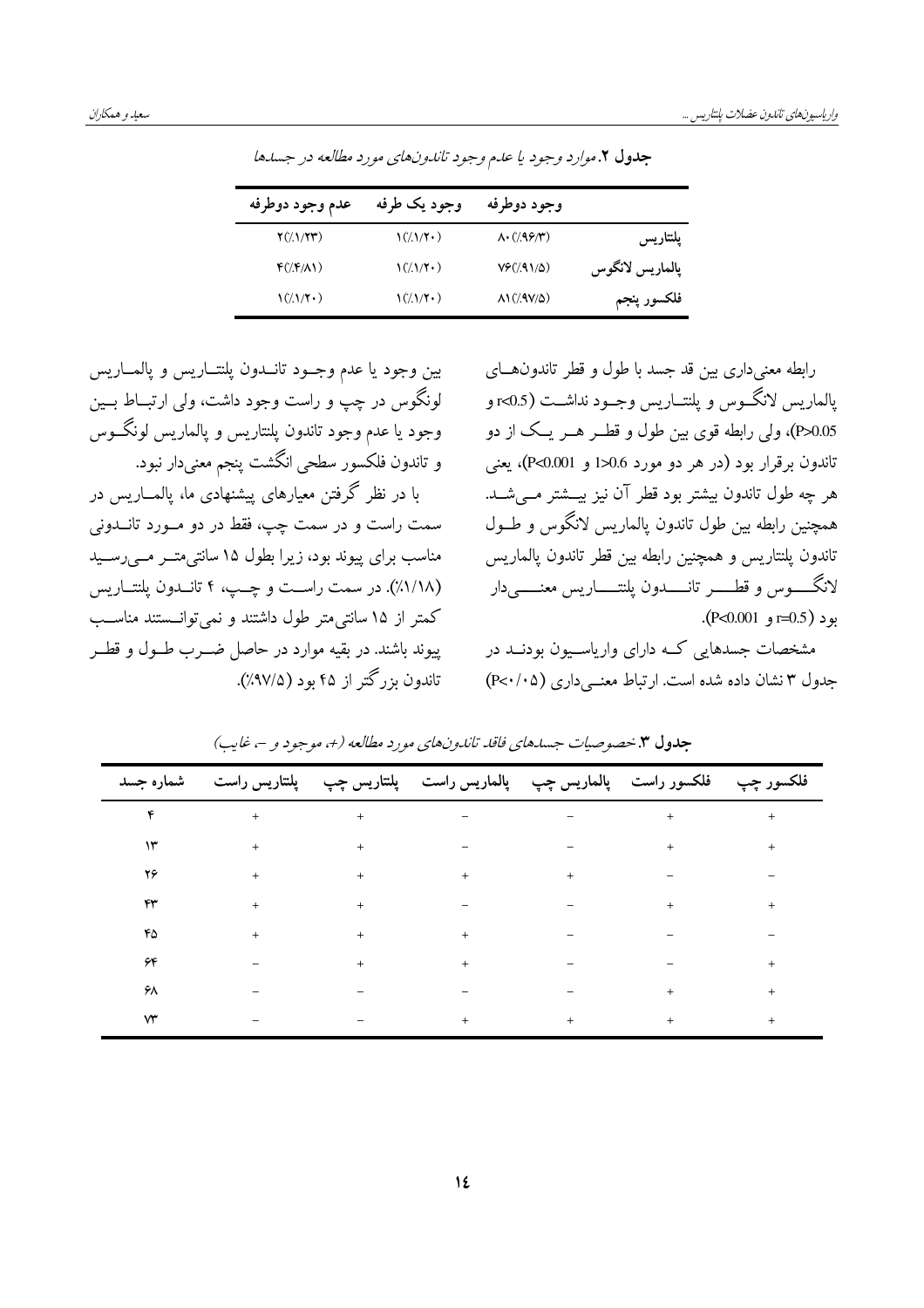دورهٔ بیستم، شمارهٔ ا

بحث و نتیجهگیری

مطالعه فعلی در حد آگاهی ما اولین مطالعهای است کــه به واریاسیون وجود یا عدم وجود تاندون پلنتاریس در جامعه ایرانی میپردازد. در واقع در جوامع آسیایی هم ما فقط یک مطالعه مشابه پیدا کردیم (۱۰). شاید یافته مهم ایــن مطالعــه شيوع بسيار پايين عدم وجود تاندون در جامعه مورد مطالعــه باشد. ما به عدد ۳/۵٪ غیــاب تانــدون رســیدیم کــه شــاید پایین ترین آمار در این گونه مطالعات باشد، البته اگر از یک مطالعه با حجم نمونه کم که بهمنظور دیگـــری انجـــام شـــده صرف نظر كنيم (١١).

به واریاسیونهای تاندون پلنتاریس توجه زیـادی نــشده. در حقیقت غیاب آن در ۱۰٪ جمعیت تنها واریاسیون مهمی است که در کتابهای معتبر آناتومی به آن اشاره می شود (١٢،١٣). اهميت اين تاندون در نقش آن بــهعنــوان محــل دهنده در پیوند تاندون است و بنابراین جراح بایــد تخمـــین خوبی از وجود یا عدم وجود آن در دست داشته باشد. تعیین وجود این تاندون با معاینه بالینی غیـــرممکن اســت گرچــه پیشنهاد شده که با سونوگرافی می توان وجود یا عدم وجــود آن را از قبل تعیین کـرد (۱۴،۱۵)، ولـی عمــلا تنهــا راه، مشاهده مستقيم با تشريح مىباشد. نبودن تانــدون پلنتــاريس در دو مطالعه به میزان ۶٪(۱۶،۱۷) و در یک مطالعه دیگــر به میزان ۱۹٪ (۱۸) گزارش شده است. در یک مطالعــه بــر روی ۳۰ جسد، ۲۹ عـدد از آنهـا دارای تانـدون پلنتـاریس بودند (١١).

بر خلاف پلنتاريس به وارياسيونهاي تاندون پالمـاريس لانگوس توجه بسیار زیادی شده است کــه شــاید در ایـــن مورد یک علت عمده، در دسترس بودن تاندون برای معاینه بالینی باشد. بعضی از این مطالعــات بــر روی جــسد انجــام شدهاند (۱۹،۲۰) و مطالعات بسیار زیادی هم در جمعیتهای مختلف بهصورت بالينى وارياسيون وجود يا عدم وجود ايس تاندون را بررسی کردهاند (برای مثـال ۲۵–۲۱). در مطالعــه فعلی که بر روی جسد انجام شد، ما درصـد کمـی از عــدم

وجود تاندون، یک یا دوطرفه را مشاهده نمودیم که البته ب بعضی مطالعات دیگر هم تطابق دارد (۱۷). شاید مهم تـــرین اهمیت این یافته در مطالعه فعلی تاکید بر متغیر بودن شــیوع عدم وجود این تاندون در جوامع مختلف و حتی از مطالعهای به مطالعه دیگر باشد، چرا که یافتــههــای مطالعــه فعلــی بــا یافتههای یک مطالعه دیگر بر روی اجساد ایرانی نیز تفاوت زیادی داشت (۱۹).

یک مطالعه، بر روی تنها ۲۰ جسد به این نتیجــه رســیده که تاندون فلکسور سطحی پنجم در همه افــراد وجــود دارد (۷) که البته مطالعات دیگری هستند کــه ایــن موضــوع را تأييد نمي كنند (۶٬۵) و حتى يک مطالعه بــسيار دقيــق بــر روی ۷۰ جسد نهایتا عدم وجود این تاندون در یک مورد را نشان داد (۲۶). در مطالعه فعلم ما به عدم وجود آناتومیــک تاندون در ۳ عدد از یکصد وشصت وشش دست مورد مطالعه رسیدیم که آمار بسیار پایینی است، ولی بــه هرحـال وجود دارد. اگرچه گفته شده که بعضی جراحان دست کــه از تاندون فلكسور سطحي پنجم بهطور معمول بــراي پيونــد تاندوني استفاده مي كنند هرگز بــا عـــدم وجــود آن مواجــه نشدهاند (۷)، نویسنده اول مقالـه کـه خـود جـراح دســت میباشد، بهطور کاملاً اتفاقی و در حین دو عمل جراحی که بهمنظور دیگری انجام میشدند متوجه عدم وجود آناتومیک این تاندون شده است که مؤیــد برخــی مطالعــات پیــشین میباشد (۶٬۵). با توجه به این که عدم وجود عملکردی این تاندون در درصد بــالاترى از جمعيــت، تقريبــاً در تمــامى مطالعات انجام شده نشان داده شده اسـت (بـراى مثـال ٢٩-٢٧)، میتوان نتیجه گرفت که عملا عدم وجــود فلکـــسیون مستقل در مفصل بین بندی پروکسیمال پــنجم دســت، هــم میتواند آناتومیک باشد و هم عملکردی و احتمالا بیــشتر از نوع دوم است.

مطلب دیگری که به آن توجه شده مناسب بودن یــک تاندون برای انجام پیوند تاندون است. در دو مطالعــه قبلــی، حداقل طول ۳۰ سانتی متر با قطر ۱/۵ میلی متر و یا طــول ۱۵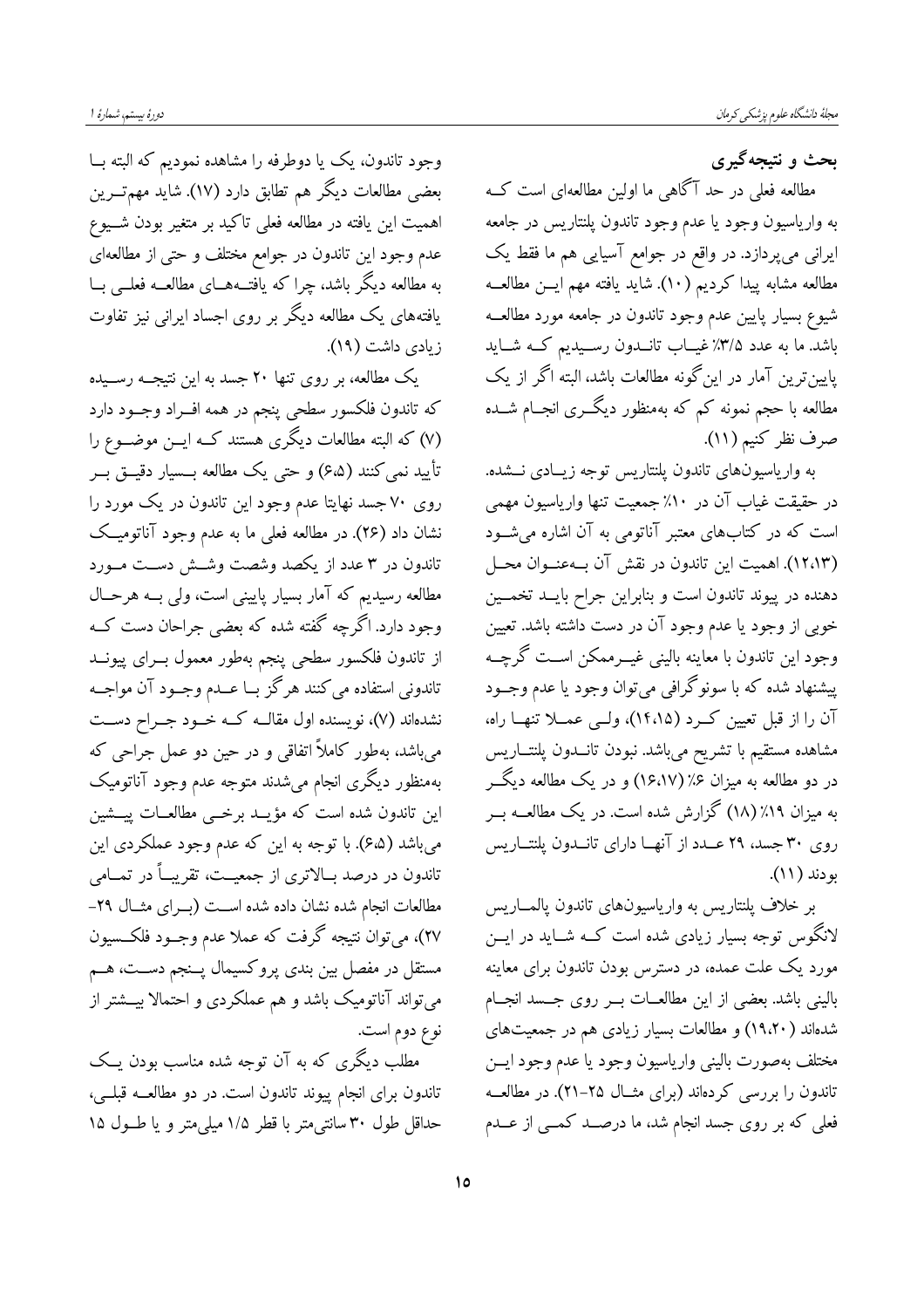سانتی متر با قطر ۳ میلی متر یک تاندون، آن را مناسب پیوند می ساخت. همچنین باید توجه داشت کــه در یــک مطالعــه ٬۱۱٪ تاندونهای پلنتاریس زیر ۲ میلی متر قطر داشتند (۳۰)، در حالی که در مطالعه حاضر هیچ تاندون یلنتاریسی که زیر ۲ میلی،متر قطر داشته باشد، یافت نشد. اما نویسندگان مطالعه حاضر به یک نکته می رسد این که تانــدون بایــستی دارای یک حداقل طول برای انجام پیوند تاندونی بهصـورت یــک یارچه باشد (البته برای پیوندهــای تانــدونی بــرای فلکــسور عمقی از نوک انگشت به مچ دست)، ولی در صورت کافی بودن طول، قطر آن از نظر تئوري مي تواند با چنــد رشــتهاي کردن جبران شود و لذا ما معیار جدیدی را مطــرح کــردیم که در آن حاصل ضرب قطر و طول تاندون ملاک است، بهشرط كافي بودن طول آن البته بايــد توجــه داشــت كــه تاندون یالماریس برای پیوندهای کف دست بــه نــوک انگشت کاملا کافی است و در موارد زیادی برای پیوندهای بلندتر هم استفاده می شود.

همچنین ما به ارتباط بین قد فرد با طول و قطــر تانــدون توجه کردهایم. آنچنان که دیدیم طول و قطر تاندون به قــد افراد بستگی ندارد و بنابراین مناسب بــودن تانـــدون بــرای پیوند نباید با قد ارتباط داده شود و در هر مورد باید تانــدون هر فرد برای خودش بررسی و انتخاب گردد. از طرفی نشان داده شد که هر چه طول تاندونی بیشتر باشد، قطــر آن هــم بیشتر خواهد بود که این نکته نیز شاید کاربرد بالینی داشته

- 3. Freeman AJ, Jacobson NA, Fogg QA. Anatomical variations of the plantaris muscle and a potential role in patellofemoral pain syndrome. Clin Anat. 2008 Mar; 21(2):178-81.
- 4. John S. Taras and Robert A. Kaufmann. FlexorTendon Reconstruction. In: In: Green D.P., Hotchkiss R.N., Pederson W.C. and Wolfe S.W. editors. Green's operative hand

باشد. در واقع تاندونهای بلندتر برای پیوند از نظر قطر هم مناسب ترند. اگرچه ما طول تاندون فلکسور سطحی پــنجم را بهخاطر محدوديتهايي اندازه نگــرفتيم، ولــي قطــر آن بــه .<br>اندازهای بود که مناسب یــک پیونــد تانــدون<sub>ه،</sub> اســت و در مواردی که طول زیادی برای پیوند مورد نیاز نیست می توان از این تاندون هم استفاده کرد.

در مطالعه فعلى ارتباط بين وجود يا عدم وجــود تانـــدون يلنتاريس با يالماريس و با فلكسور سطحي ينجم يافت نــشد که این در تشابه با یافته مطالعات مشابه در مورد تاندونهای یالماریس و یلنتاریس است (۳۳–۳۱)، ولـبی درصــد بــسیار پایین عدم وجود تاندونها در مطالعه فعلی بیانگر لزوم یــک مطالعه با حجم نمونه بسیار بالاتر میباشد که این خود یــک محدوديت مهم مطالعه فعلى است.

در مجموع با توجه يه يافتههــاى مطالعــه فعلــى بــهنظــر میرسد تاندون پلنتاریس در مجموع انتخاب بهتــری بــرای پیوند تاندون باشد، چرا که درصد بالاتری از افراد دارای آن میباشند و هم نسبت به پالمــاریس لانگــوس خــصوصیات بسیار بهتری دارد. بهنظر می رسد نسبت به جوامع غربسی، در جامعه ایرانی درصد بسیار بالاتری از افراد دارای این تاندون باشند و این البته یک موقعیت بهتر بــرای جــراح را فــراهم مے نماید. این مقاله برگرفته از پایاننامه دوره دستیاری ارتوپدی دکتر اشکان

عباسی، دانشگاه علوم پزشکی کرمان می باشد.

#### **References**

- 1. Koo CC, Roberts AH. The palmaris longus tendon. Another variation in its anatomy, J Hand Surg [Br], 1997, 22(1):138-139.
- 2. Wright II P.E. Flexor and extensor tendon injuries. In: Canale S.T. and Beaty J.H. Campbell'soperative orthopedics, editors. 11th edition, Philadelphia, Pensylvania, 2008:  $4285 - 4298.$

 $17$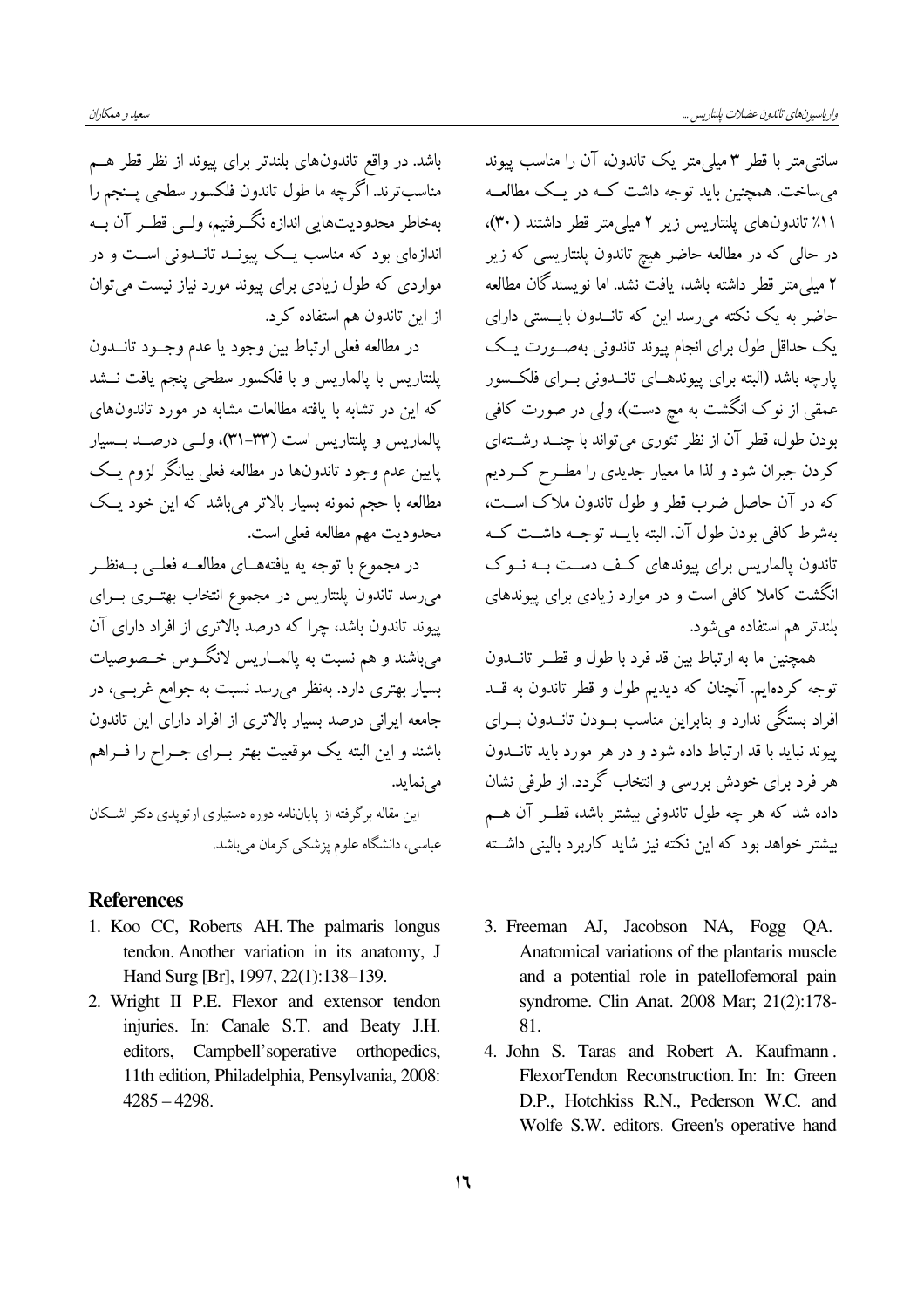surgery. 4th edition, Churchil Livingston, 2008 vol 1, p. 489-534

- 5. Furnas DW. Muscle-tendon variations in the flexor compartment of the wrist. Plast Reconstr Surg. 1965 Sep; 36(3):320-3.
- 6. Shrewsbury MM, Kuczynski K. Flexor digitorum superficialis tendon in the fingers of the human hand. Hand. 1974 Jun; 6(2):121-33.
- 7. Austin GJ, Leslie BM, Ruby LK. Variations of the flexor digitorum superficialis of the small finger. J Hand Surg [Am]. 1989 Mar; 14(2 Pt. 1):262-7.
- 8. Jakubietz MG, Jakubietz DF, Gruenert JG, Zahn R, Meffert RH, Jakubietz RG. Adequacy of palmaris longus and plantaris tendons for tendon grafting. J Hand Surg Am. 2011 Apr; 36(4):695-8.
- 9. Harvey FJ, Chu G, Harvey PM. Surgical availability of the plantaris tendon. J Hand Surg Am. 1983 May; 8(3):243-7.
- 10.Nayak SR, Krishnamurthy A, Ramanathan L, Ranade AV, Prabhu LV, Jiji PJ, Rai R, Chettiar GK, Potu BK. Anatomy of plantaris muscle: a study in adult Indians. Clin Ter. 2010; 161(3):249-52.
- 11.Dos Santos MA, Bertelli JA, Kechele PR, Duarte H. Anatomical study of the plantaris tendon: reliability as a tendo-osseous graft. Surg Radiol Anat. 2009 Jan; 31(1):59-61.
- 12.Sinnatamby C. 1999. Last's Anatomy. Regional and Applied. 10th Ed. London: Churchill Livingstone. p 141.
- 13.Standring S. 2004. Gray's Anatomy. 9th Ed. London: Churchill Livingstone. p 1499– 1500.
- 14.Mackay IR, McCulloch AS. Imaging the plantaris tendon with ultrasound. Br J Plast Surg. 1990 Nov; 43(6):689-91.
- 15.Simpson SL, Hertzog MS, Barja RH. The plantaris tendon graft: an ultrasound study. J Hand Surg Am. 1991 Jul; 16(4):708-11.
- 16.Standring S. 2004. Gray's Anatomy. 9th Ed. London: Churchill Livingstone. P 1499– 1500.
- 17.Ito MM, Aoki M, Kida MY, Ishii S, Kumaki K, Tanaka S. Length and width of the tendinous portion of the palmaris longus: a cadaver study of adult Japanese. J Hand Surg Am. 2001 Jul; 26(4):706-10.
- 18.Wehbé MA. Tendon graft donor sites. J Hand Surg Am. 1992 Nov; 17(6):1130-2.
- 19.Karimi Mobarakeh M., Ghadi Pasha M. Moaghari poor M. Variation, Length and Width of Tendinous Portion of Palmaris Longus and Forearm Length and Height: Is there a link? A Cadaver Study of Adult Iranians. Iran J Med Sci 2008; 33(3): 164- 168.
- 20.Alagoz M.S., Uysal A.C., Tuccar T, Tekdemir I. Morphologic Assessment of the Tendon Graft Donor Sites: Palmaris Longus, Plantaris, Tensor Fascia Lata. The Journal Of craniofacial surgery, 2008 19(1): 246 – 9.
- 21.Kigera JW, Mukwaya S. Frequency of agenesis palmaris longus through clinical examination- -an East African study. PLoS One. 2011; 6(12):e28997.
- 22. Erić M, Krivokuća D, Savović S, Leksan I, Vucinić N. Prevalence of the palmaris longus through clinical evaluation. Surg Radiol Anat. 2010 Apr; 32(4):357-61.
- 23.Sater MS, Dharap AS, Abu-Hijleh MF. The prevalence of absence of the palmaris longus muscle in the Bahraini population. Clin Anat. 2010 Nov; 23(8):956-61.
- 24.Mbaka GO, Ejiwunmi AB. Prevalence of palmaris longus absence--a study in the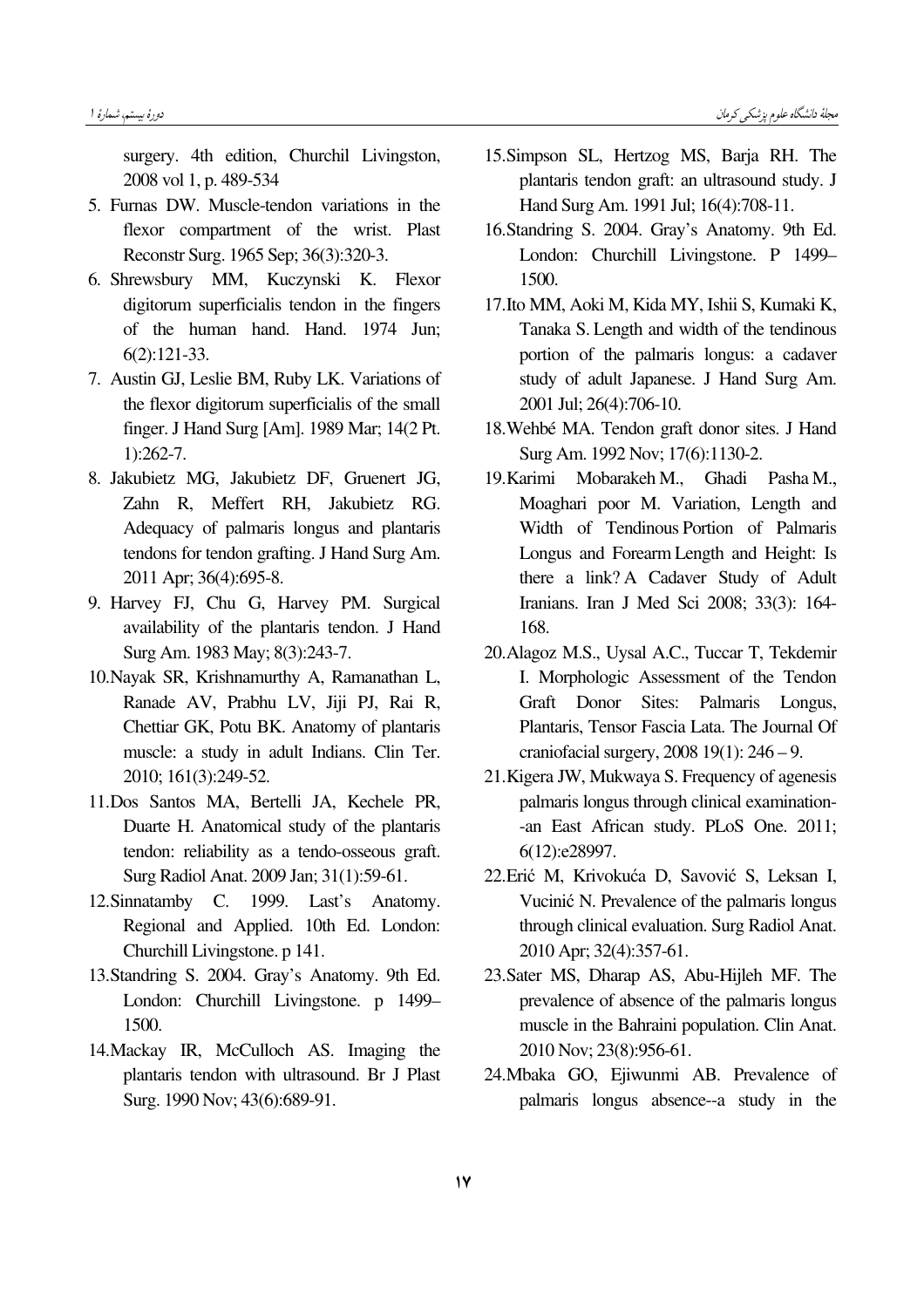Yoruba population. Ulster Med J. 2009 May; 78(2):90-3.

- 25.Kose O, Adanir O, Cirpar M, Kurklu M, Komurcu M. The prevalence of absence of the palmaris longus: a study in Turkish population. Arch Orthop Trauma Surg. 2009 May; 129(5):609-11.
- 26.Gonzalez MH, Whittum J, Kogan M, Weinzweig N. Variations of the flexor digitorum superficialistendon of the little finger. J Hand Surg [Br]. 1997 Apr; 22(2):277-80.
- 27.Stein A, Lemos M, Stein S. Clinical evaluation of flexor tendon function in the small finger. Ann Emerg Med. 1990 Sep; 19(9):991-3.
- 28.Sebastin SJ, Lim AY. Clinical assessment of absence of the palmaris longus and its association with other anatomical anomalies- a Chinese population study. Ann Acad Med Singapore. 2006 Apr; 35(4):249-53.
- 29.Thompson NW, Mockford BJ, Rasheed T, Herbert KJ. Functional absence of flexor digitorum superficialis to the little finger and absence of palmaris longus--is there a link? J Hand Surg Br. 2002 Oct; 27(5):433-4.
- 30.George R. Co-incidence of the Palmaris longus and plantaris muscles. Srinagarind Med J 2002;17(3).160-163
- 31.Jianmongkol S., Thumroj E., Kosuwon w., Kimaporn Kamanarong K. Palmaris longus & Plantaris Tendon : Anatomical Variations & Relationship. Srinagarind Med J 2002;17(3): 160-16
- 32.Vanderhooft E. The frequency of and relationship between the palmaris longus and plantaris tendons. Am J Orthop (Belle Mead NJ). 1996 Jan; 25(1):38-41.
- 33. George R. Co-incidence of palmaris longus and plantaris muscles. Anat Rec. 1953 Aug; 116(4):521-3.